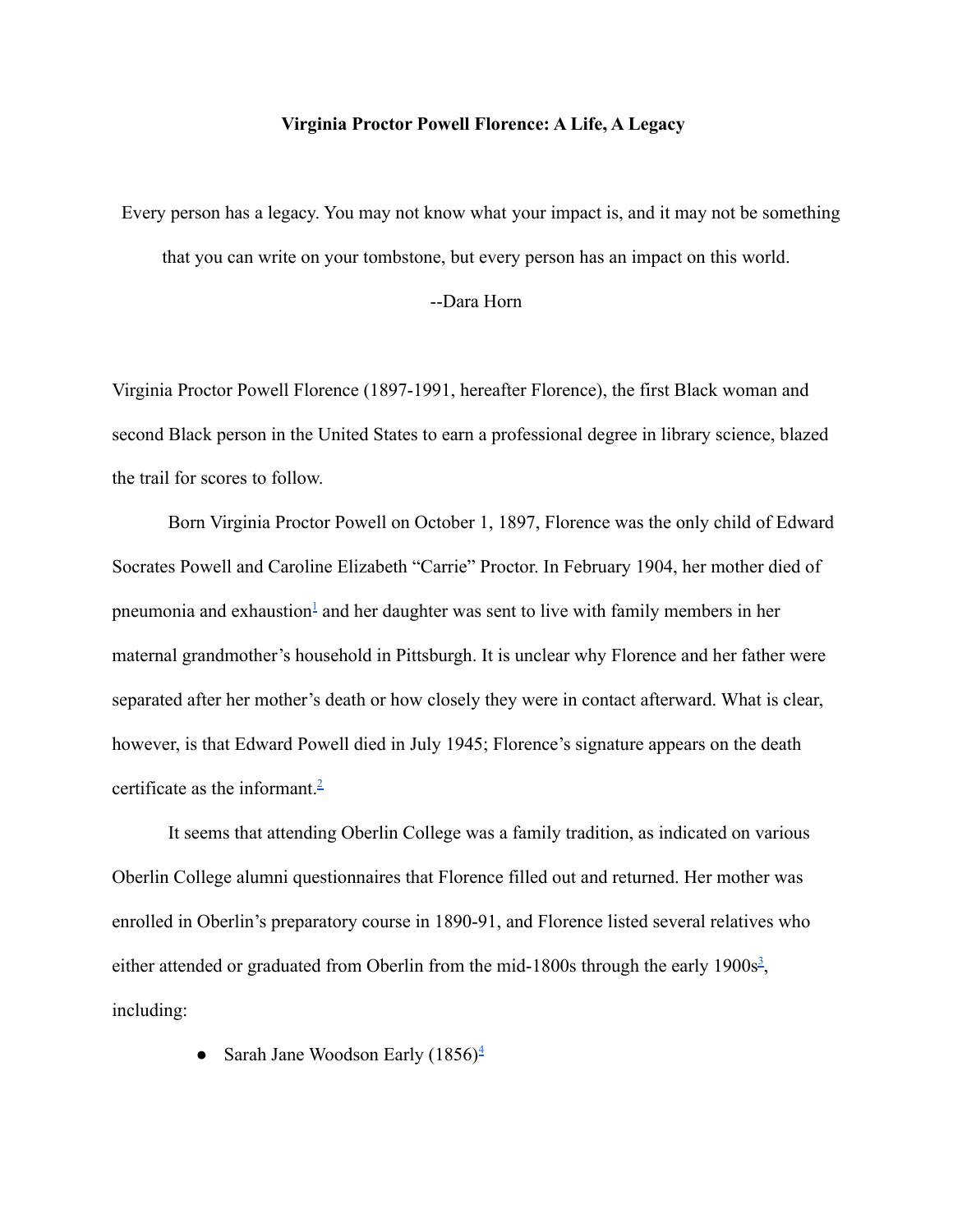- Hannah Woodson (enrolled 1852-54 at Oberlin Academy Preparatory School)
- Sara Jane Woodson Cohron (1877)
- Julia Ann Woodson (1879)
- Grace Woodson (1924)

After graduating from Pittsburgh's Fifth Avenue School in 1915, Florence continued the family tradition and enrolled at Oberlin. She pursued a course of study that might be expected from an institution of the "liberal arts and sciences" such as Oberlin, $\frac{5}{3}$  $\frac{5}{3}$  $\frac{5}{3}$  including courses in English composition and literature, religion, German and Latin, history, economics, physical training, philosophy, sociology, and fine arts. In addition to scholarly pursuits, she was active in student organizations such as the Aeliolian Literary Society and the Young Women's Christian Association (Y.W.C.A.).

From early on in Oberlin's history, literary and religious societies were important threads in the fabric of the student experience. The Aeliolian Society was one of the ladies' literary societies active on campus between 1846 and 1952. Such societies were created to provide forums for discussion, oratory, and debate. According to Oberlin's *Hi-O-Hi* 1919 yearbook, the Aeliolian Society "fulfilled its wish to live up to the name of a literary organization, and still cover some phase of history, politics, and art, in the study of the development of Russian literature." $6$ 

During the time that Florence was involved (1917-1918), Oberlin's Y.W.C.A. chapter was primarily concerned with "unit[ing] the women of the institution in a growing comradeship and in a deepening loyalty to Jesus Christ."<sup>2</sup> Campus activities such as teas and luncheons, practical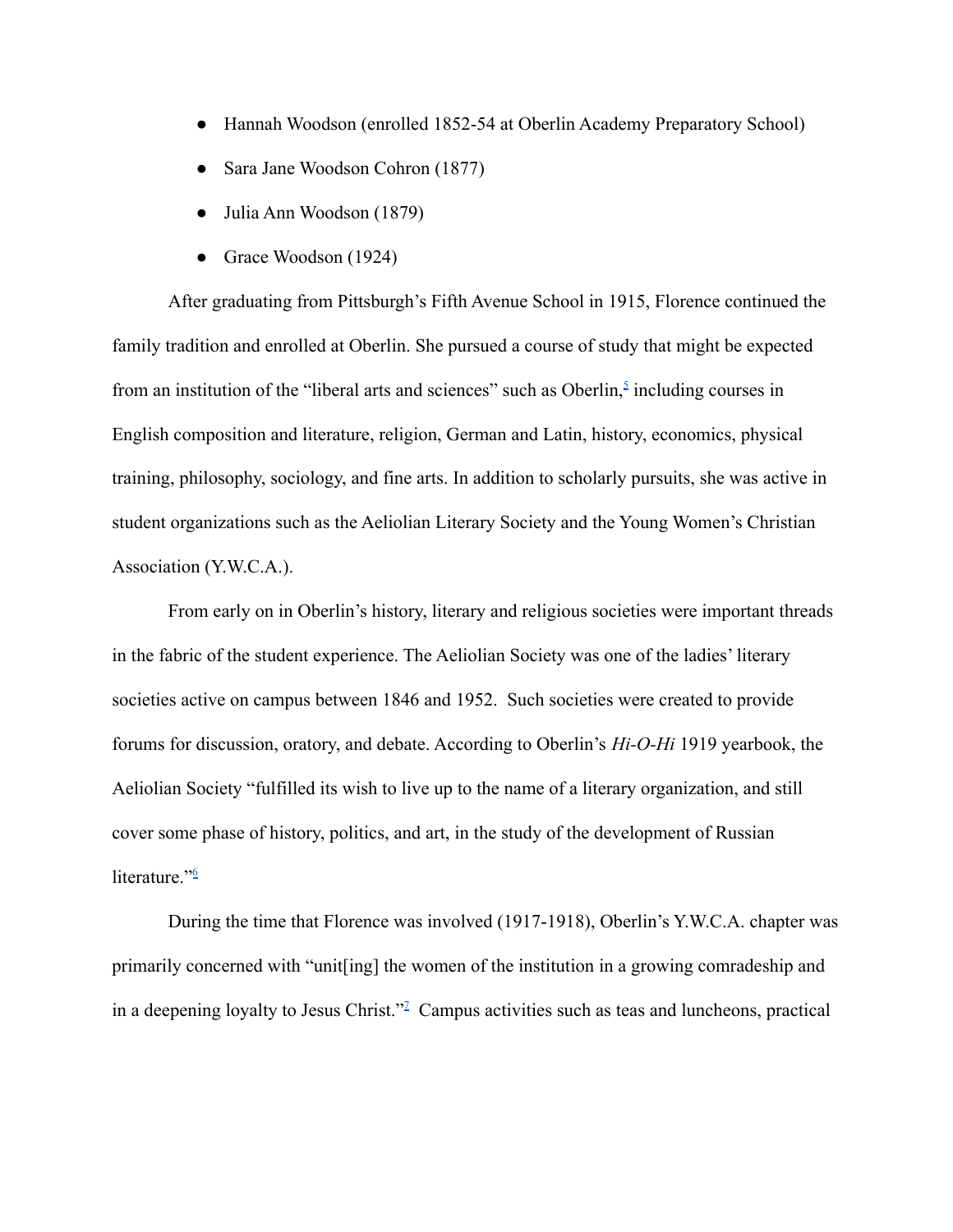work, and Bible studies all served as an overall socializing effort to interest and encourage them in the organization's work.

After graduating in 1919 with her BA in English Literature, Florence went to St. Paul, Minnesota, where she served for one year with the Y.W.C.A.'s Girl Reserves of the Colored Girls Work Section. The Girl Reserves clubs were created to help girls and young women "develop a well-balanced personality, grow physically and take on social responsibility." This club system was specially designed to "meet the needs of young women and girls of color."<sup>[8](#page-7-7)</sup> Part of her duties included taking the girls on picnics, to visit museums, and telling them stories. This work stoked her desire to become a teacher.<sup>2</sup>

Realizing her dream would not prove easy, though. After leaving St. Paul, she went back to Pittsburgh to look for work as a teacher. However, as well-educated and experienced as she was, there were no opportunities for her; the schools were integrated for children, but not for Black teachers.<sup>[10](#page-8-1)</sup> Eventually, Florence gave up on finding a teaching job in the Pittsburgh schools and worked for the next two years at Proctor's Hair Shop, the hair and beauty salon owned by her aunt Jennie M. Proctor.

Charles Wilbur Florence, whom she would later marry, saw her frustration in trying to secure a position as a teacher and encouraged her to consider librarianship as a career. As she would recount later in her life, "I have always liked books and reading since I was a little girl because I was very much alone."<sup>[11](#page-8-2)</sup> She applied to the Carnegie Library School in Pittsburgh, though apparently the principal of the school was concerned about where she would work upon graduation, since "no black had ever been hired in any capacity in a Pittsburgh-area library and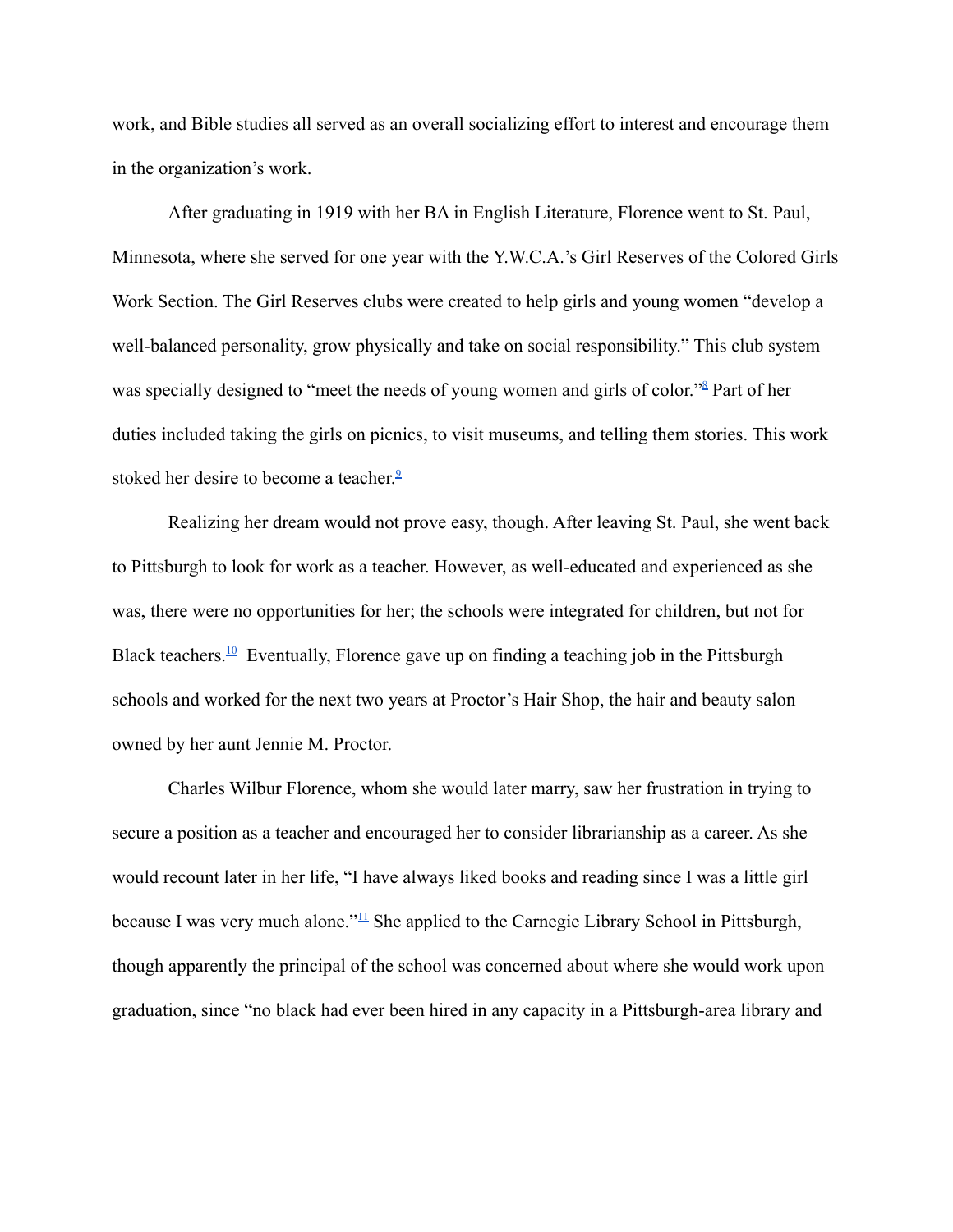there seemed to be little likelihood that the situation would soon change." $\frac{12}{12}$  $\frac{12}{12}$  $\frac{12}{12}$  Nevertheless, she was accepted to the program in 1922 and began training as a children's librarian.<sup>[13](#page-8-4)[,14](#page-8-5)</sup>

The classroom portion of the program included courses that one would expect, such as Classification and Subject Headings; Bibliography, Book Selection, Government Documents, and Reference; and History of Libraries, Administration of Libraries, and General Practice. This was the part of the curriculum where students received in-person experience working in local branch libraries in Pittsburgh.<sup>[15](#page-8-6)</sup> For those like Florence who were studying to become children's librarians, there were also courses on children's literature and storytelling.

There is not room here to discuss in great detail the racial discrimination and "otherness" that Florence faced during the practical portion of her coursework, but that was certainly a part of her experience. As Arthur Gunn states in his profile of Florence's life, "The supervising librarians believed, that, as a black student, Virginia should not be allowed to assist white patrons."[16](#page-8-7) So, while her classmates had the opportunity to apply their classroom knowledge and sharpen their skills in actual library settings, she had to step aside so that white librarians could assist library patrons. The same was true during the storytelling programs for children. However, Florence proved to be a quick learner and successfully finished the program despite obstacles and challenges. It would be over twenty years before another Black student would be admitted to the school. $\frac{17}{1}$  $\frac{17}{1}$  $\frac{17}{1}$ 

In 1923, Florence's hard work and persistence paid off when she was appointed to an assistant librarian position at New York Public Library's (NYPL) 135th Street branch in Harlem.<sup>[18](#page-9-1)</sup> By all accounts, this branch was a bustling hub of activity among Black patrons, although it had not started out that way. When the branch location first opened in 1905, its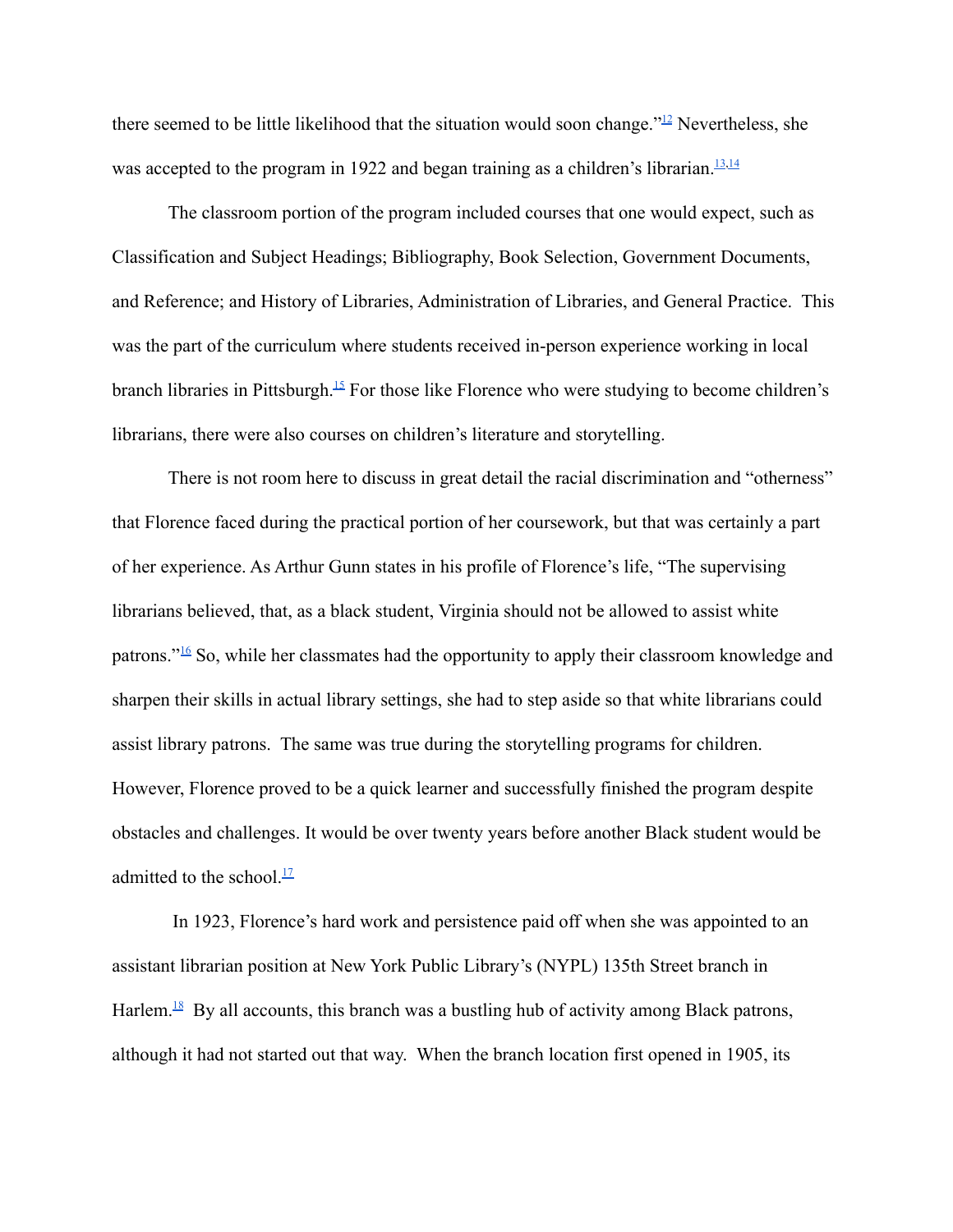patrons were 95% white, but by 1925, the demographics shifted and its patrons were 95% Black.<sup>[19](#page-9-2)</sup> Ernestine Rose, a white librarian who became the branch librarian in 1920, inherited an all-white staff but took steps to hire Black library assistants, thereby creating an integrated library staff. Rose's policy also made integrated staffing possible at other NYPL branches as well, which seemed to crack open the door for other Black women to join the profession. $20$  The 135th Street branch was one of a very few which permitted the employment of Black library assistants; in 1925, it had five, including Regina Andrews, Catherine Latimer, and Florence herself. $\frac{21}{2}$  $\frac{21}{2}$  $\frac{21}{2}$ 

The practice of institutionalized discrimination at NYPL was of particular interest to W.E.B. Du Bois, the American sociologist, socialist, historian, civil rights activist, Pan-Africanist, author, writer, and editor. In a series of letters between Du Bois, Rose, and others in NYPL's administration during the early 1930s, he advocated hiring and promoting of qualified Black women to serve as librarians and assistants across the NYPL system. He even pointed to other major cities like Chicago, which had "a colored population smaller than that of New York" and should be looked at as a model of employment equality.<sup>[22](#page-9-5)</sup> Du Bois had worked to help Andrews gain her appointment as First Assistant Librarian and was also working on behalf of Latimer, NYPL's first Black librarian, regarding her apparent demotion to field worker in the new Adult Education Program. Apparently, this decision was made in favor of hiring Arturo Schomburg to be Head Curator of the Schomburg Collection, which NYPL had recently acquired.[23](#page-9-6) Du Bois contacted Florence by letter in 1931 to inquire about her experience working in the NYPL system and specifically for Rose. He especially desired to know the facts regarding Florence's "very unpleasant time with Miss Rose"<sup>[24](#page-9-7)</sup> so that he could continue to advocate for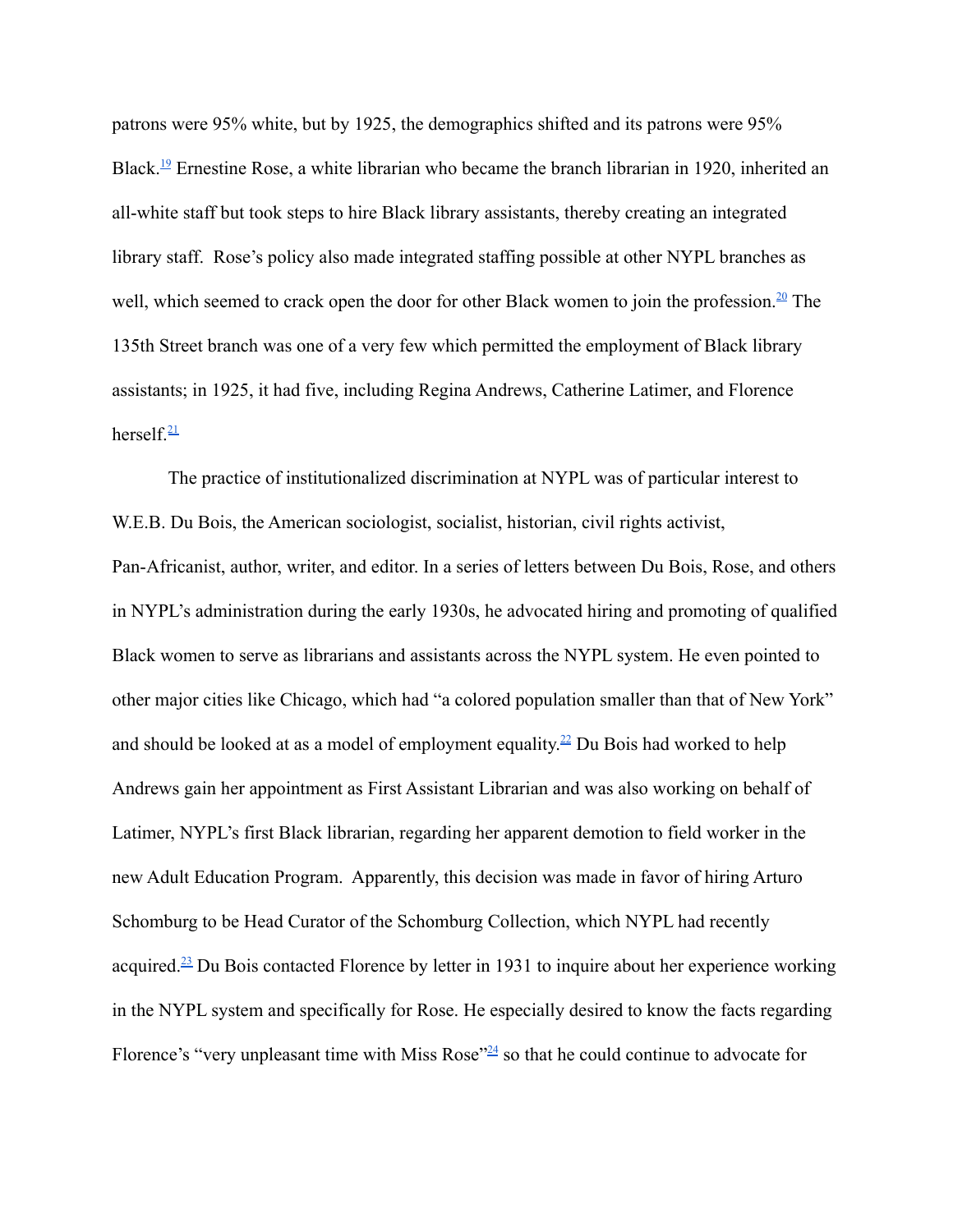change in NYPL, but Florence had left the 135th Street branch in 1927 to work as a librarian in the Seward Park High School.

By the time Du Bois wrote to her in 1931, she had married her sweetheart Charles Wilbur Florence, and they were living in Jefferson City, Missouri, where he was serving as the President of Lincoln University. Their long courtship had been delayed so that they could each focus on their education and careers.

Of her time at NYPL, she stated in her reply to Du Bois: "My public library career was by no means a happy one but I do not attribute my difficulty to Miss Rose. I am not trying to defend Miss Rose, for while she certainly did nothing definite to help me, I do not know that she tried in any way to impede my progress." She went on to state that her "greatest difficulty in the New York public library system came while [she] was working in another branch and not with Miss Rose." She also offered a bit of criticism of the system: "My criticism of the New York public library system is that promotion is given to those who catch the eye and favor of some of the powers that be. Those who refuse to ingratiate themselves in their favor are not promoted." $^{25}$  $^{25}$  $^{25}$ Her reply to Du Bois never indicated exactly what led to her profound unhappiness while working at NYPL or who was responsible for it. She must have had reasons for not divulging details, but they may never be known.

While Charles Florence served as president of Lincoln University from 1931 to 1937, she was not employed as a librarian; she set her career aside to perform the duties of the University's first lady. These included serving as the President of the Association of College Women and Secretary of the Modern Priscilla Art & Charity Club; she was also a member of several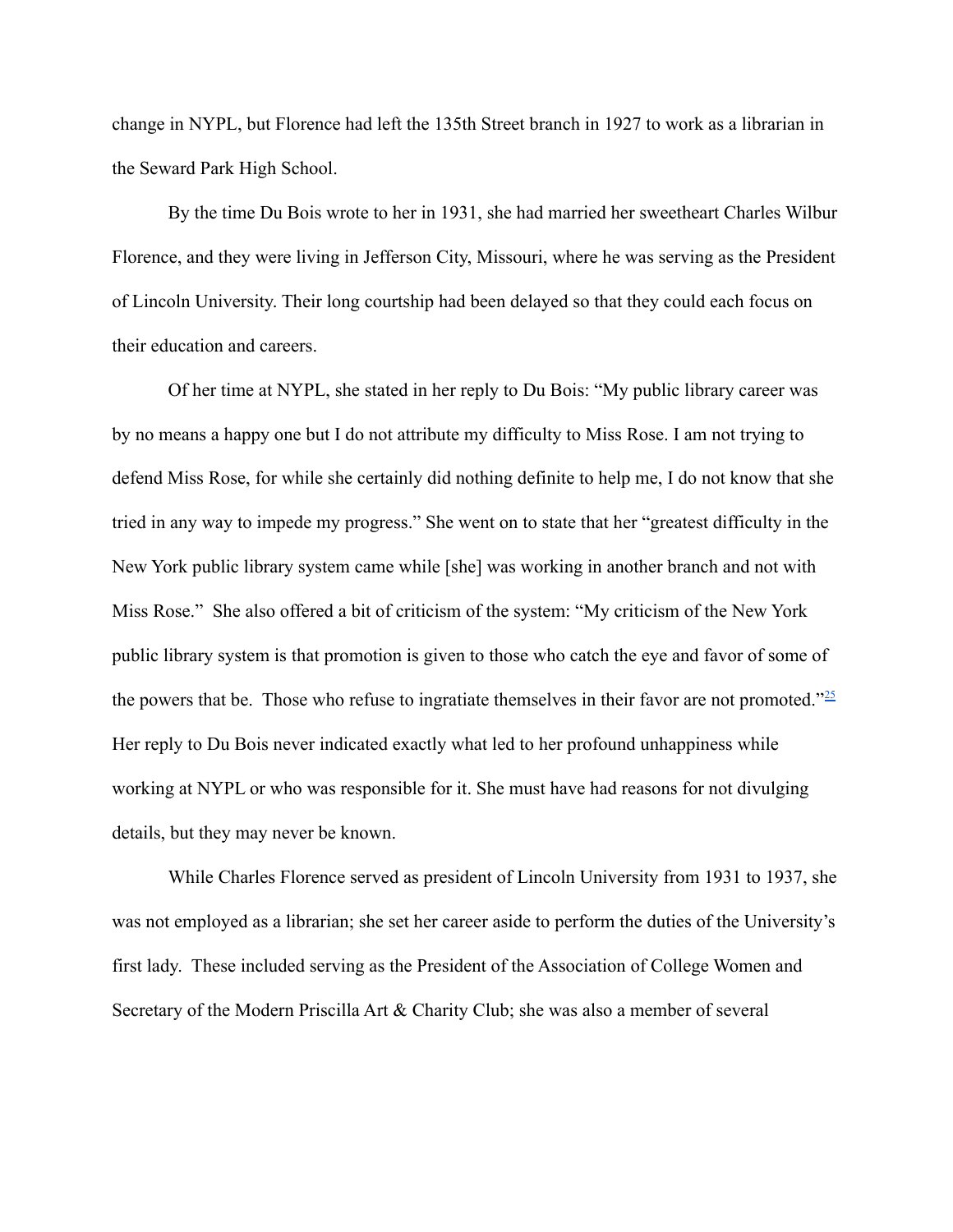organizations, including the Faculty Women's Auxiliary of Lincoln University and the

Y.W.C.A. $\frac{26}{2}$  $\frac{26}{2}$  $\frac{26}{2}$ 

When her husband accepted a position as Chairman of the Education Department at Virginia Union University in 1938, she again struggled to find a position as a librarian in Richmond. She ultimately found a librarian position at Cardozo High School in Washington, D.C. She worked until 1945, when ill health caused her to retire. When her health recovered, she worked as a school librarian at Maggie L. Walker High School in Richmond from 1950 until she retired again in 1965.

Florence and her husband were "especially interested in civil rights and better race relations" and worked with their church, the Young Men's Christian Association (Y.M.C.A.), the Y.W.C.A., the Richmond Crusade for Voters<sup>[27](#page-10-2)</sup> and their Black Greek Letter Organizations (Alpha Kappa Alpha Sorority, Inc. and Alpha Phi Alpha Fraternity, Inc., respectively) toward that end.

Charles died in 1974, and she remained in Richmond for the remainder of her life. In the years before she died, she received many honors and recognition for her long tenure in the library profession and for being the first Black woman to have earned a degree in library science. In 1981, she was honored by the University of Pittsburgh with a Special Award for Outstanding Professional Service. Pitt honored her again in 2004 with a plaque hung in the School of Information Sciences lobby.

While she left behind no direct descendants when she died in Richmond in 1991, Virginia Proctor Powell Florence blazed the trail in the library profession so that scores of other Black women could blaze our own trails and continue her lasting legacy.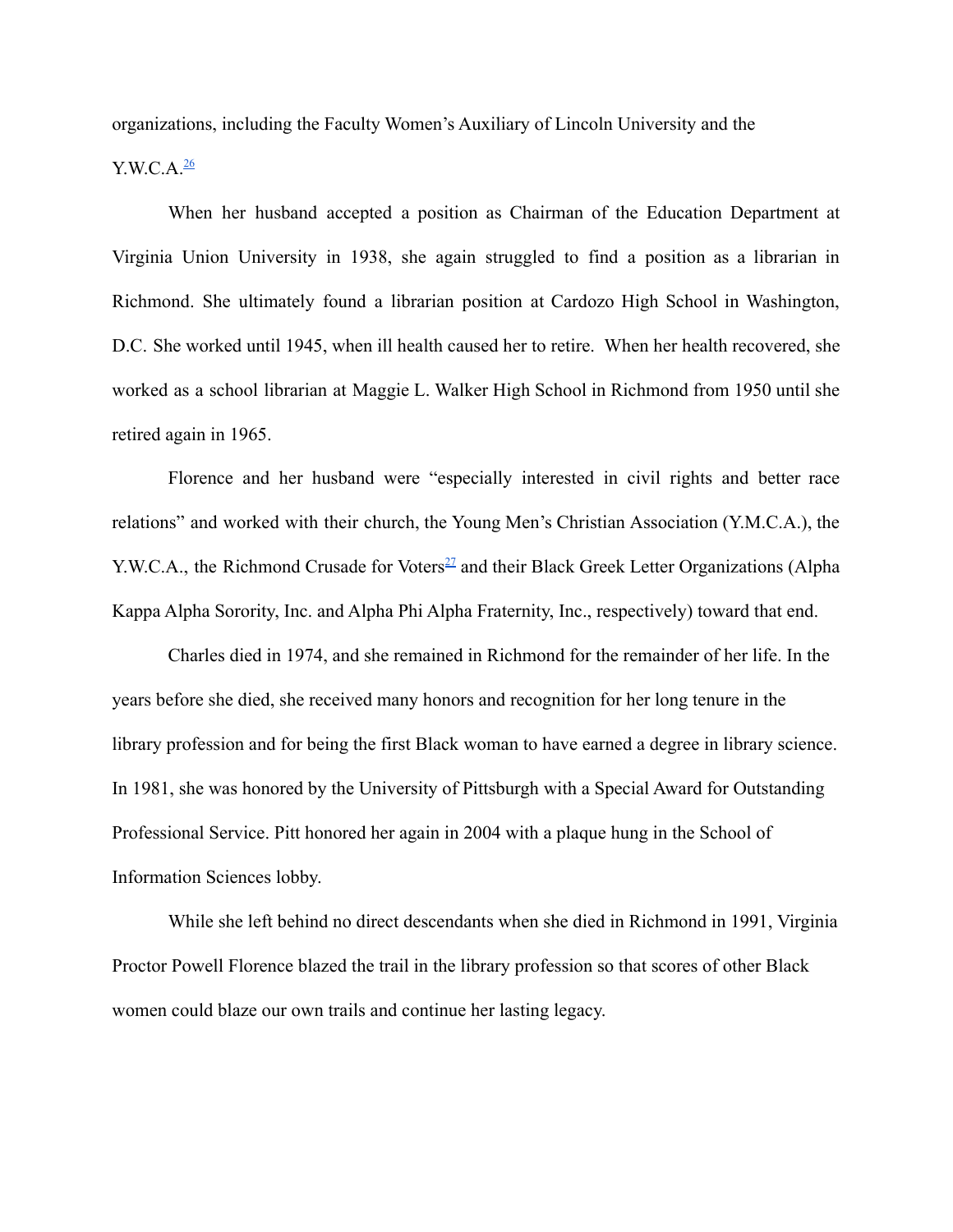## Endnotes

<span id="page-7-0"></span>1. "Pittsburgh, Pennsylvania, U.S., Deaths, 1870-1905," digital image s.v. "Carrie Powell" (1871-1904), *Ancestry.com.*

<span id="page-7-1"></span>2. "Pennsylvania, U.S., Death Certificates, 1906-1967," digital image s.v. "Edward Powell" (1867-1945), *Ancestry.com.*

<span id="page-7-3"></span><span id="page-7-2"></span>3. *1935 Quinquennial Report Blank (Biographical Form)* (Oberlin, OH: Oberlin College, 1935). Alumni Records 28/2, Series 2 (Graduates and former students), Box 335, Florence, Mrs. Charles Wilbur (Virginia Proctor Powell), Oberlin College Archives, Oberlin, Ohio. 4. I wish there was time to explore Florence's family tree. One of her ancestors, Sarah Jane Woodson Early, a lifelong educator, author, and activist, was one of the first Black women in the United States to receive a college degree. When she was hired at Wilberforce University, she was

the first Black woman in the United States to serve as a college faculty member.

<span id="page-7-4"></span>5. Oberlin College, *General Catalogue of Oberlin College, 1833-1908. Including an Account of the Principal Events in the History of the College, with Illustrations of the College Buildings* (Oberlin, OH: Oberlin College, 1909), 1187. http://www.archive.org/details/

generalcatalogue00oberrich.

<span id="page-7-5"></span>6. Oberlin College, *The Hi-O-Hi* (Oberlin, Ohio: 1919).

<span id="page-7-6"></span>7. Oberlin College, *The Hi-O-Hi* (Oberlin, Ohio: 1917).

<span id="page-7-7"></span>8. "A Moment in our History: Touching the Lives of Future Generations: From Girl Reserves and Y-Teens to Girls' Summit," accessed Jul 20, 2021,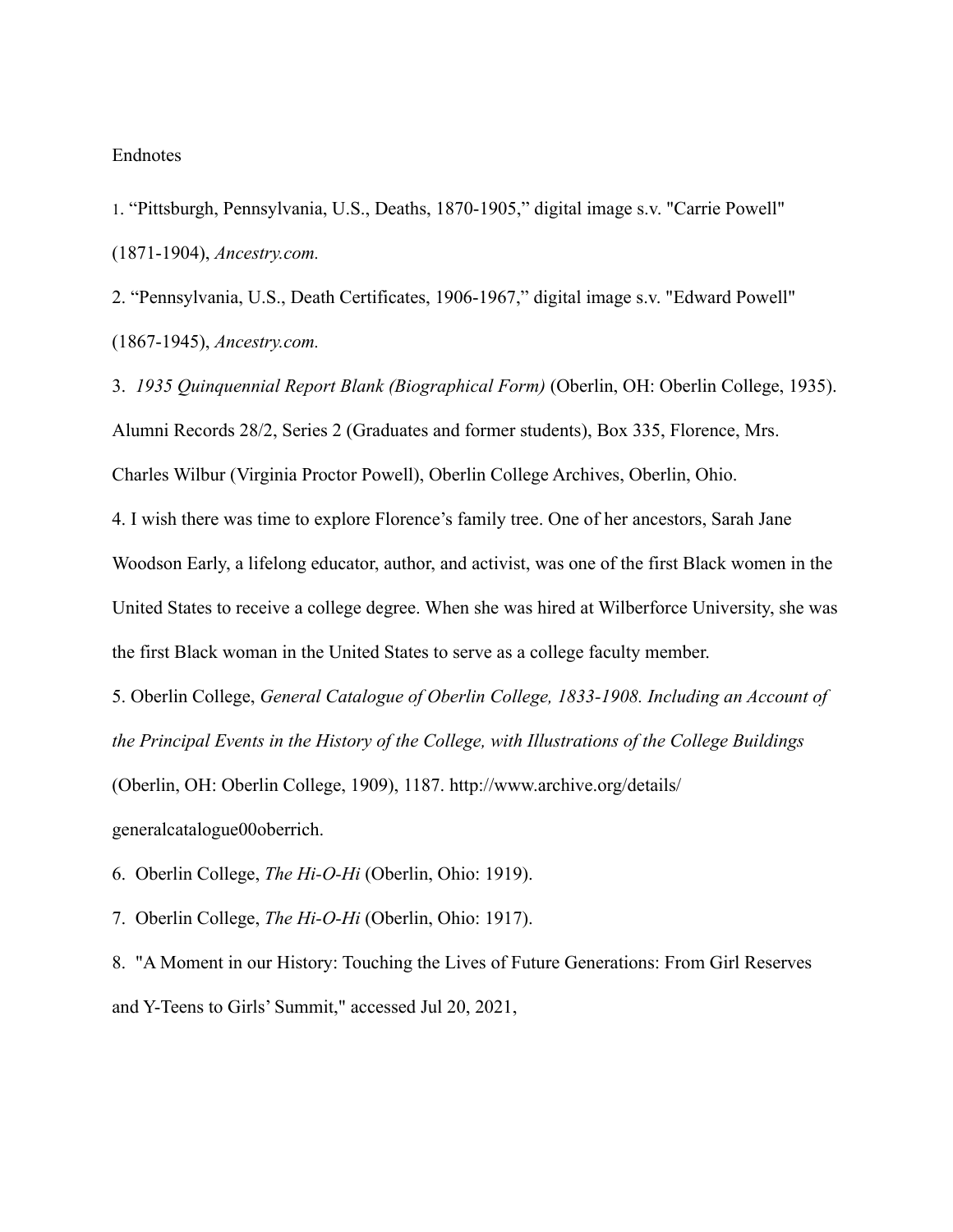https://www.ywcaoahu.org/ywca-oahu-120/2020/4/28/a-moment-in-our-history-touching-the-live s-of-future-generations-from-girl-reserves-and-y-teens-to-girls-summit.

<span id="page-8-0"></span>9. Teresa Lemons, "Librarian Didn't Go by Book." *Richmond Times-Dispatch* (Richmond, VA), March 1, 1989.

<span id="page-8-1"></span>10. Arthur C. Gunn, "A Black Woman Wants to be a Professional: The Struggle of Virginia Proctor Powell Florence," *American Libraries,* February 1989, 154.

<span id="page-8-2"></span>11. Teresa Lemons, "Librarian Didn't Go by Book," *Richmond Times-Dispatch,* (Richmond, VA), March 1, 1989.

<span id="page-8-3"></span>12. Gunn, "A Black Woman," 155.

<span id="page-8-4"></span>13. List by Classes of Carnegie Library School graduates who received the degree of B.S. in L.S., June 1931. Box 1, Folder 13, Carnegie Library School History Collection, Carnegie Library of Pittsburgh, Pittsburgh, Pennsylvania.

<span id="page-8-5"></span>14. Florence graduated from the Carnegie Library School (CLS) in 1923 with a diploma which was eligible to be upgraded to a Bachelor of Science degree in Library Science when CLS merged with the Carnegie Institute of Technology in 1931. This offer was extended to CLS graduates who met the requirements for the Bachelor of Science degree from Carnegie Tech at the time of the merger.

<span id="page-8-6"></span>15. Larry Sean Kinder, *Florence, Virginia Proctor Powell.* Oxford University Press, 2013).

<span id="page-8-7"></span>16. Gunn, "A Black Woman Wants to be a Professional: The Struggle of Virginia Proctor Powell Florence," 154 156.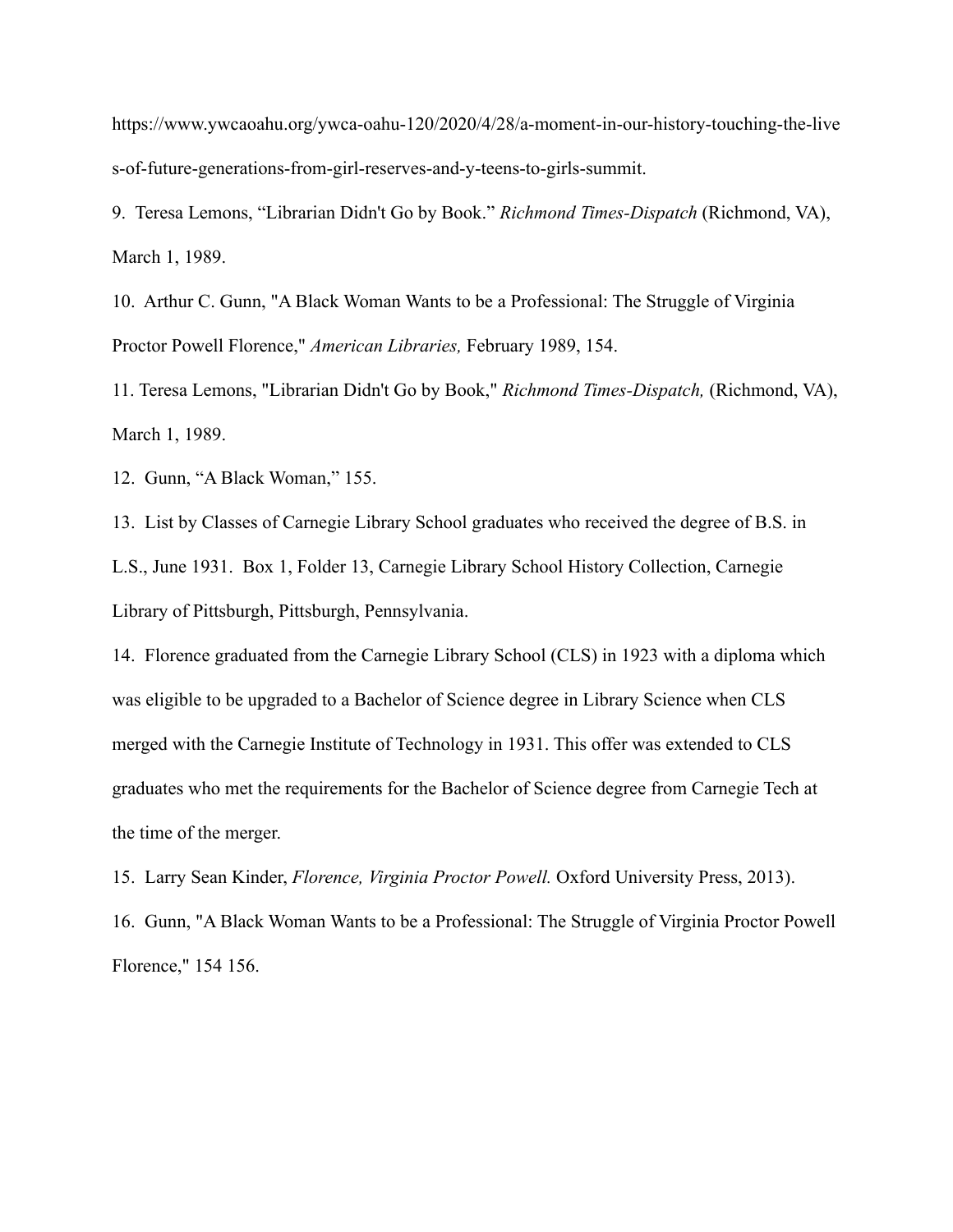<span id="page-9-0"></span>17. Vivian Davidson Hewitt graduated from Carnegie Library School in 1944 and was hired as the senior assistant librarian by the Carnegie Library of Pittsburgh following her graduation. She is believed to be the first African American librarian in Pittsburgh.

<span id="page-9-1"></span>18. "Pittsburgh Girl is Given Appointment." *The Pittsburgh Courier,* Sept. 15, 1923b.

<span id="page-9-2"></span>19. Lester A. Walton, "Library is Barometer of Race's Growth in N.Y." *The Pittsburgh Courier*, Aug. 15, 1925.

<span id="page-9-3"></span>20. "135th Street Branch of the New York Public Library is Interesting Activity Center." *New York Age,* Dec. 22, 1923.

<span id="page-9-4"></span>21. Walton, "Library is Barometer of Race's Growth in N.Y."

<span id="page-9-5"></span>22. W. E. B.Du Bois (William Edward Burghardt), 1868-1963. Letter from W. E. B. Du Bois to the New York Public Library, March 1, 1930. W. E. B. Du Bois Papers (MS 312). Special Collections and University Archives, University of Massachusetts Amherst Libraries. http://credo.library.umass.edu/view/full/mums312-b055-i483.

<span id="page-9-6"></span>23. Rhonda Evans. "Catherine Latimer: The New York Public Library's First Black Librarian," last modified March 20, accessed May 12, 2021,

https://www.nypl.org/blog/2020/03/19/new-york-public-library-first-black-librarian-catherine-lat imer.

<span id="page-9-7"></span>24. W. E. B.Du Bois (William Edward Burghardt), 1868-1963. Letter from W. E. B. Du Bois to Virginia Powell Florence, September 25, 1931. W. E. B. Du Bois Papers (MS 312). Special Collections and University Archives, University of Massachusetts Amherst Libraries.